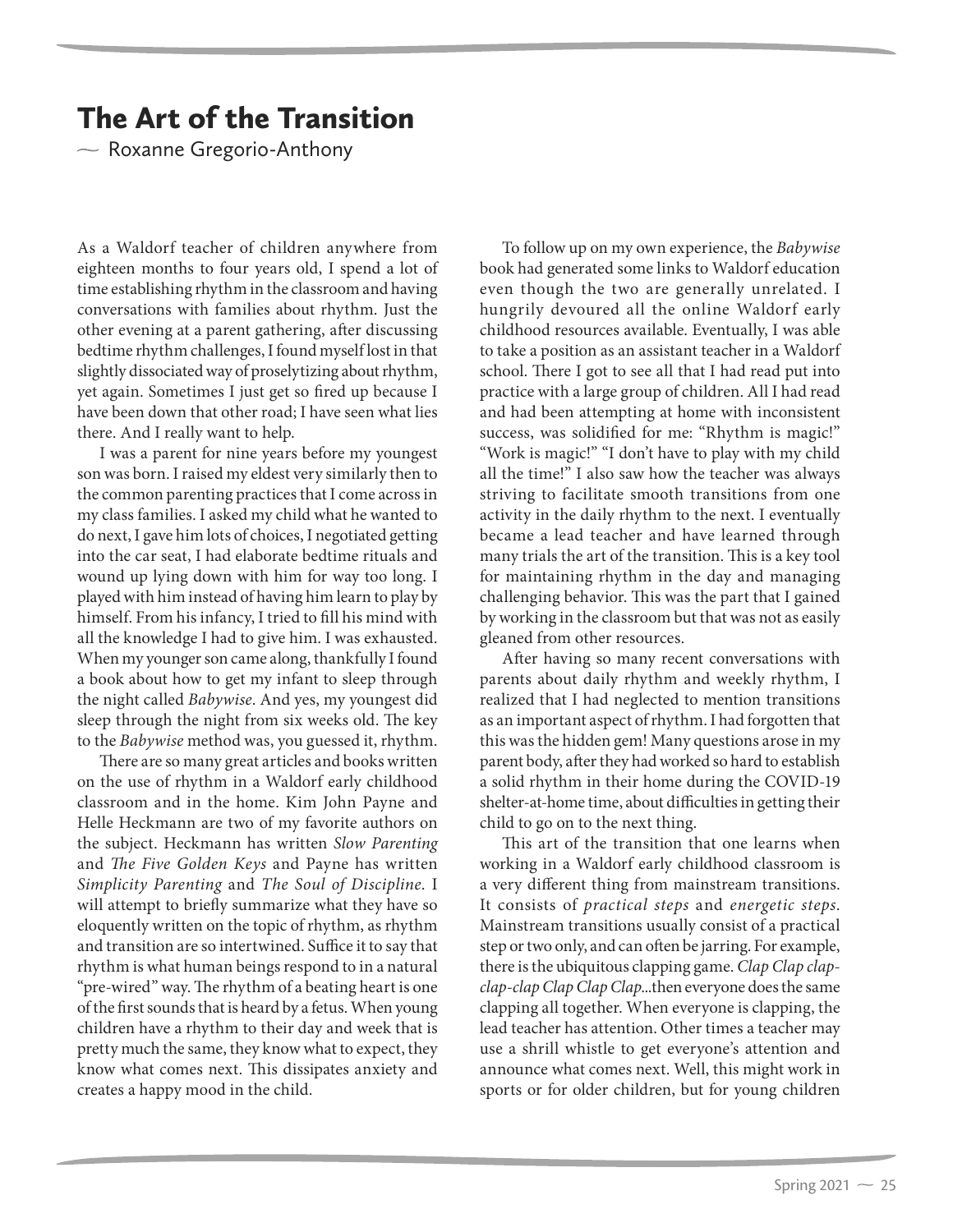any type of loud interruption in their play can be quite jarring. When children are disturbed in this way, they are abruptly brought out of their imaginative play or their dreamy half-consciousness and brought up into their head space. Then there is heightened anxiety and lots of questions. The more the questions are asked and answered, the more the anxious energy spirals.

If the adult looks at a watch and sees that it's 10 a.m. and just announces loudly, "OK, everybody, it's time to go outside, get your shoes on," they should be ready for a challenging time. For most children, an abrupt shift like this could actually lead to a melt-down or hyperactivity. Then the next hour or two is colored by an outburst or by chaotic energy.

In the Waldorf early childhood setting, there is the practicality of the teacher's awareness of time and the practicality of the teacher's knowledge of what comes next in their daily rhythm. But since this is a rhythm, and not a strict schedule, a bell doesn't go off on a phone and then the teacher starts the tidy up song.

When things are coming toward that transitional moment, the teacher instead senses the mood in the room. Depending on what she senses, she may slightly shorten or slightly lengthen the current activity. A teacher can feel when the free play portion for fouryear-olds and under-three-year-olds is winding down. In my experience, 45 minutes to an hour for threeand four-year-olds is enough. Two-year-olds and under have less stamina for this out-breath of free, self-directed parallel or interactive play. So dependent on the group mood of how the play is moving, this portion may slightly lengthen or shorten. The teacher may sense that the transitional activity may need to be gone through very slowly and softly to quiet some of the energy in order to transition through to the next activity. Or the teacher may feel that the tidying transition activity can be a little more upbeat and slightly quicker (never loud or super-fast).

Once the teacher senses the transition should begin, she does not announce anything but carefully and consciously puts away the handiwork, cleaning supplies or cooking utensils she has been busy with

and begins to slowly tidy up a corner of the room while not immediately impinging on the play space a child is in. She has a melodious song that is used every time for this task of tidying up. It can even be a hummed tune, but it should not be overly loud, just loud enough for the children to hear. The more beautiful, melodious and pleasing the song is, the better.

In the Waldorf world, music in the mood of the fifth is the optimal type of singing done around and with small children according to Rudolf Steiner. In *Gesture Games for Autumn and Winter*, Eleanor Winship writes in the preface that "mood of the fifth music stays floating in the realm of early childhood still intuitively connected to the cosmos and to nature. Similar to medieval chant, which also floats, the melodies waft as a gentle breeze, while the rhythms are also not yet 'of this world.' " Songs in the "mood of the fifth" hover around A, moving only a step to B or down to G, while keeping A as the center.

Be assured that the children have probably noticed on the periphery the teacher's movement to put things away and tidy up. They have also felt the shift in her energy and consciousness, away from the task she was engaged in and toward this new work. Then they will hear the song as she continues to tidy around them. They end their play and imitate the work to tidy up. If they seem to be resisting by playing harder at the play (the cow is really banging down hard on the wooden floor now) or they start running around, the teacher or assistant teacher will calmly and gently put an arm on their shoulder and use imagination to enter the play they were or are still in, "The cow is really tired and wants to go back to the barn."

The teacher is steadfast in energy and in strength of will that she and the children are all tidying and she is facilitating the mood and energy of the room to gently help the children to ride the wave of this transition. She may continue to give imaginative ideas to the tidying, such as, "The trains need to go back to the station" and then she drops some in the basket and hands one to a child to drop in. It is usually better to navigate any challenge from a child during